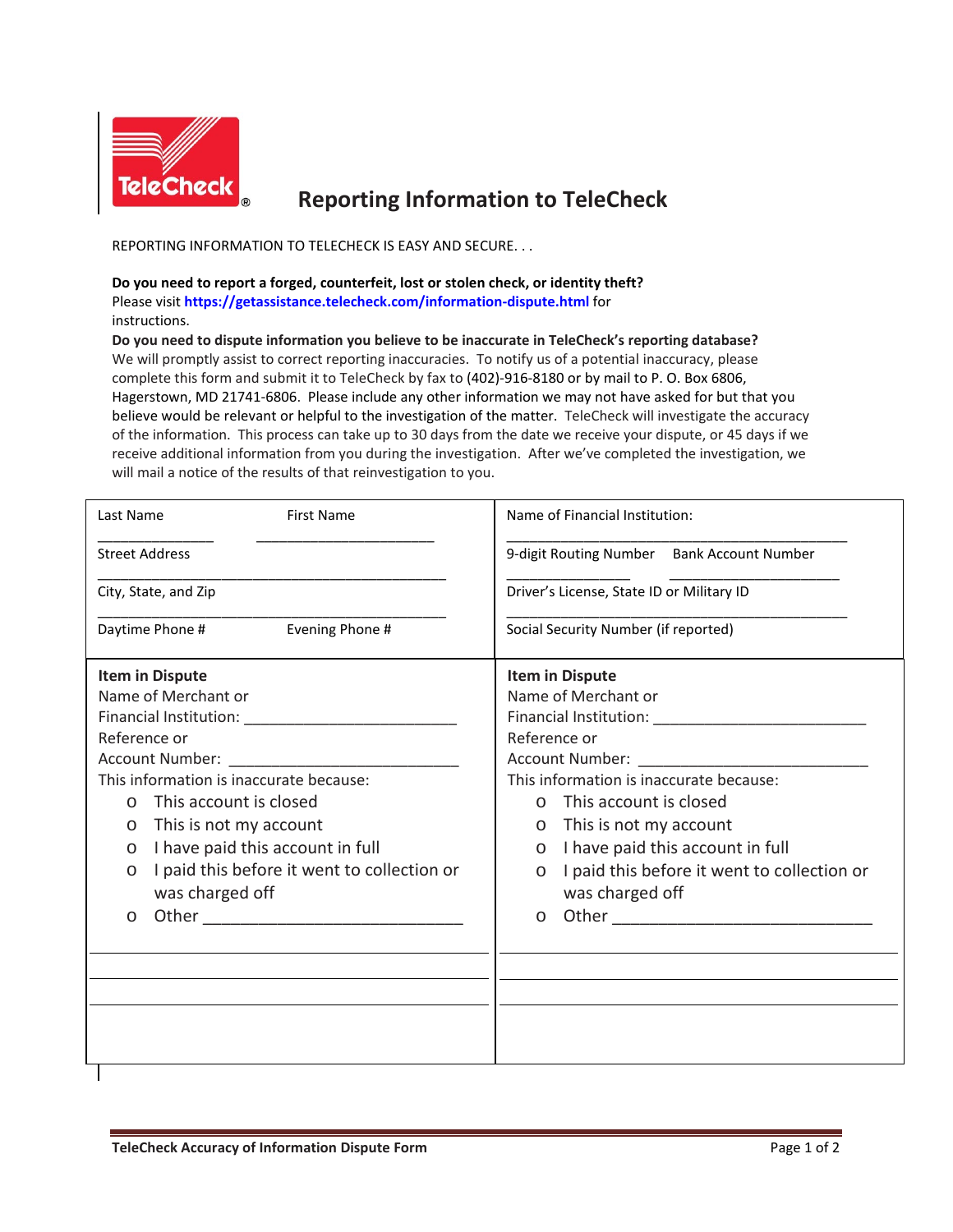| Item in Dispute                                                                                                                                                                                                                |                                             | <b>Item in Dispute</b>                          |                                             |
|--------------------------------------------------------------------------------------------------------------------------------------------------------------------------------------------------------------------------------|---------------------------------------------|-------------------------------------------------|---------------------------------------------|
| Name of Merchant or                                                                                                                                                                                                            |                                             | Name of Merchant or                             |                                             |
|                                                                                                                                                                                                                                |                                             | Financial Institution: National Communistration |                                             |
| Reference or                                                                                                                                                                                                                   |                                             | Reference or                                    |                                             |
| Account Number: The country of the country of the country of the country of the country of the country of the country of the country of the country of the country of the country of the country of the country of the country |                                             | Account Number: North Section 1997              |                                             |
| This information is inaccurate because                                                                                                                                                                                         |                                             | This information is inaccurate because:         |                                             |
| This account is closed                                                                                                                                                                                                         |                                             |                                                 | o This account is closed                    |
| This is not my account<br>$\circ$                                                                                                                                                                                              |                                             |                                                 | $\circ$ This is not my account              |
| $\bigcirc$                                                                                                                                                                                                                     | I have paid this account in full            |                                                 | o I have paid this account in full          |
| $\circ$                                                                                                                                                                                                                        | I paid this before it went to collection or | $\circ$                                         | I paid this before it went to collection or |
| was charged off                                                                                                                                                                                                                |                                             |                                                 | was charged off                             |
| $\circ$                                                                                                                                                                                                                        |                                             | $\circ$                                         |                                             |
|                                                                                                                                                                                                                                |                                             |                                                 |                                             |
|                                                                                                                                                                                                                                |                                             |                                                 |                                             |
|                                                                                                                                                                                                                                |                                             |                                                 |                                             |
|                                                                                                                                                                                                                                |                                             |                                                 |                                             |
|                                                                                                                                                                                                                                |                                             |                                                 |                                             |
|                                                                                                                                                                                                                                |                                             |                                                 |                                             |

| <b>Item in Dispute</b>                                                                                         | <b>Item in Dispute</b>                                                                                         |  |
|----------------------------------------------------------------------------------------------------------------|----------------------------------------------------------------------------------------------------------------|--|
| Name of Merchant or                                                                                            | Name of Merchant or                                                                                            |  |
| Financial Institution: National Action of the Contractor of the Contractor of the Contractor of the Contractor | Financial Institution: National Action of the Contractor of the Contractor of the Contractor of the Contractor |  |
| Reference or                                                                                                   | Reference or                                                                                                   |  |
| Account Number: National Property of the County of the County of the County of the County of the County of the | Account Number: __________________                                                                             |  |
| This information is inaccurate because                                                                         | This information is inaccurate because:                                                                        |  |
| 6. This account is closed                                                                                      | 1. This account is closed                                                                                      |  |
| This is not my account<br>7.                                                                                   | 2. This is not my account                                                                                      |  |
| 8. I have paid this account in full                                                                            | 3. I have paid this account in full                                                                            |  |
| 9. I paid this before it went to collection or was<br>charged off                                              | 4. I paid this before it went to collection or was<br>charged off                                              |  |
|                                                                                                                |                                                                                                                |  |
|                                                                                                                |                                                                                                                |  |
|                                                                                                                |                                                                                                                |  |
|                                                                                                                |                                                                                                                |  |